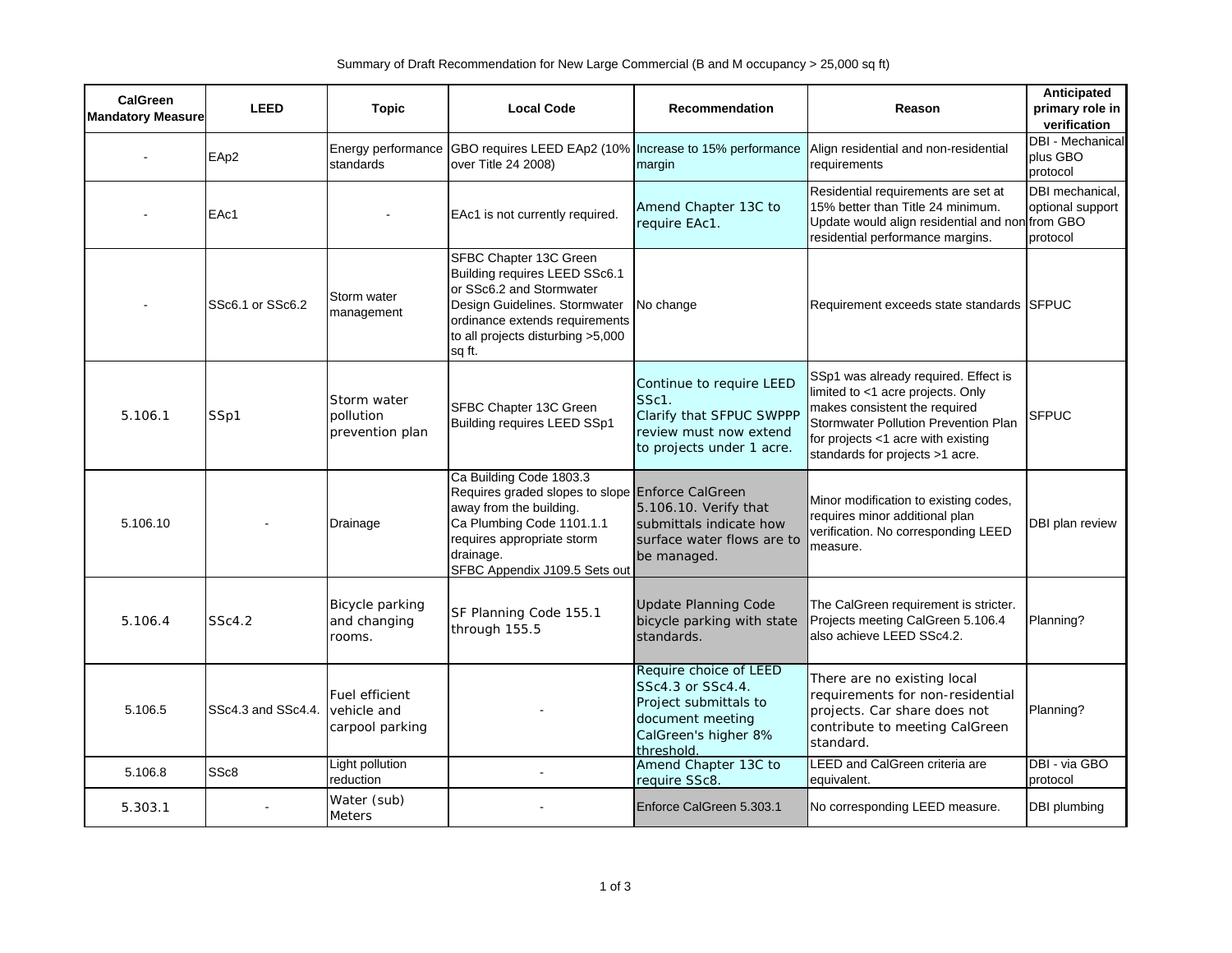| <b>CalGreen</b><br><b>Mandatory Measure</b>                     | <b>LEED</b>        | <b>Topic</b>                                                                                     | <b>Local Code</b>                                                                                                 | <b>Recommendation</b>                                                                                                                                                                                                                          | Reason                                                                                                                         | Anticipated<br>primary role in<br>verification |
|-----------------------------------------------------------------|--------------------|--------------------------------------------------------------------------------------------------|-------------------------------------------------------------------------------------------------------------------|------------------------------------------------------------------------------------------------------------------------------------------------------------------------------------------------------------------------------------------------|--------------------------------------------------------------------------------------------------------------------------------|------------------------------------------------|
| 5.303.2                                                         | WEc3.2 and<br>WEp1 | Indoor water<br>efficiency                                                                       | GBO requires LEED WEc3.2 as<br>of Jan 1, 2011                                                                     | No change                                                                                                                                                                                                                                      | Requirement exceeds state standards                                                                                            | DBI - via GBO<br>protocol                      |
| 5.303.2.1                                                       |                    | Multiple<br>showerheads<br>serving one<br>shower                                                 |                                                                                                                   | Enforce CalGreen 5.303.2.1                                                                                                                                                                                                                     | No corresponding LEED measure.                                                                                                 | DBI plumbing                                   |
| 5.304.1                                                         | WEc1               | Outdoor Water<br>Use: Water<br><b>Budaet</b>                                                     | GBO requires LEED WEc1                                                                                            | No change                                                                                                                                                                                                                                      | Requirement exceeds state standards                                                                                            | DBI - via GBO<br>protocol                      |
| 5.304.2<br>5.304.3<br>5.407.2.1                                 |                    | Landscape irrigation<br>meters, sprinklers,<br>and irrigation<br>controllers                     | A Water Efficient Landscape<br>Ordinance to meet or exceed<br>state standards is in being<br>introduced by SFPUC. | Integrate into WELO so<br>that related measures are<br>co-located in codes                                                                                                                                                                     | Water Efficient Landscape Ordinance<br>is required by state, and there is no<br>corresponding LEED measure.                    | SFPUC and DBI<br>Plumbing?                     |
| 5.407.2.2 and<br>5.504.5.3                                      | EQc5               | <b>Indoor Chemical</b><br>and Pollutant<br>Source Control                                        |                                                                                                                   | Amend Chapter 13C to<br>require EQc5. Allow<br>5.407.2.2 as alternate<br>compliance path<br>Note: Tighter filtration in<br>LEED standard (MERV 13)<br>vs. CalGreen (MERV 8)<br>enhances particulate<br>removal, but affects fan<br>energy use. | <b>LEED measure fulfills CalGreen</b><br>mandatory standard. However, state<br>minimum may be preferable for some<br>projects. | DBI - via GBO<br>protocol                      |
| 5.408.3<br>5.408.4                                              | MR 2.2             | Construction debris<br>recycling                                                                 | GBO and C&D Ordinance                                                                                             | No change                                                                                                                                                                                                                                      | Requirement exceeds state standards                                                                                            | SFE and DBI via<br><b>GBO</b> protocol         |
| 5.410.2<br>5.410.2.1<br>5.410.2.2<br>5.410.2.5.1<br>5.410.2.5.2 | EAc3               | Enhanced<br>Commissioning                                                                        | GBO requires LEED EAc3 as of<br>Jan 1, 2011                                                                       | No change                                                                                                                                                                                                                                      | Requirement exceeds state standards                                                                                            | DBI - via GBO<br>protocol                      |
| 5.504.3                                                         | EAc3.1             | Covering duct<br>openings and<br>protection of<br>mechanical<br>equipment during<br>construction |                                                                                                                   | Amend Chapter 13C to<br>require EQc3.1.                                                                                                                                                                                                        | LEED measure fulfills CalGreen<br>mandatory standard.                                                                          | DBI - via GBO<br>protocol                      |
| 5.504.4.1                                                       | EOc4.1             | Low-Emitting<br>Adhesives and<br><b>Sealants</b>                                                 |                                                                                                                   | Amend Chapter 13C to<br>require EQc4.1.                                                                                                                                                                                                        | LEED measure fulfills CalGreen<br>mandatory standard.                                                                          | DBI - via GBO<br>protocol                      |
| 5.504.4.3 and<br>5.504.4.3.1                                    | EQc4.2             | Low-Emitting<br>Paints and<br>Coatings                                                           |                                                                                                                   | Amend Chapter 13C to<br>require EQc4.2.                                                                                                                                                                                                        | LEED measure fulfills CalGreen<br>mandatory standard.                                                                          | DBI - via GBO<br>protocol                      |